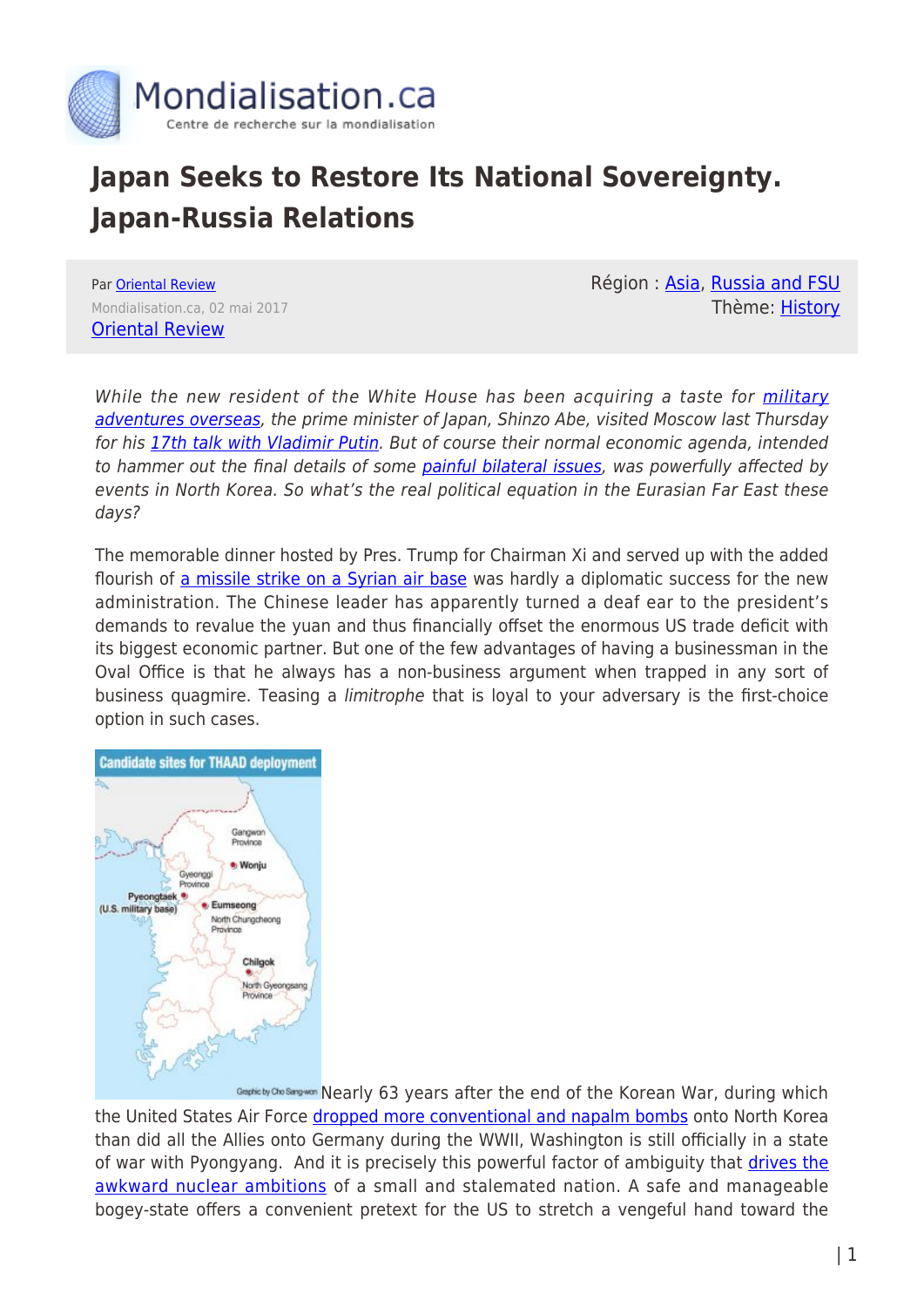coastline of a key economic "partner" whenever the time is right – which is almost a dream come true for US strategists. So far, this most recent "North Korean escalation" has had a single tangible result – the US THAAD anti-missile systems that monitor eastbound Chinese rockets are being deployed in South Korea and will reportedly "[be operational within days."](http://www.npr.org/sections/thetwo-way/2017/04/26/525724072/thaad-missile-system-will-be-online-within-days-in-south-korea-admiral-says)

The only problem is that this game is not being played in a geopolitical vacuum. A symptomatic WP commentator – [periodically venting his spleen](https://www.washingtonpost.com/opinions/with-north-korea-we-do-have-cards-to-play/2017/04/20/8623985a-25fa-11e7-bb9d-8cd6118e1409_story.html) against the "hermit kingdom" of North Korea – lets slip one notable point:

If the crisis deepens, the possibility arises of South Korea and, more importantly, Japan going nuclear themselves.

The best way to label the prevailing mood among Japanese foreign-policy officials at the dawn of the Trump era would be that of "ill-concealed anxiety." Tokyo is justifiably concerned that it might be dragged into an unpredictable, hot regional military conflict (the American bases on Okinawa are the highest-priority targets for the North Korean missiles) or that Washington and Beijing might reach a long-term consensus at the expense of the interests of the neighboring countries. In both scenarios Japan would be the weakest chain in the regional string.



The first problem is the burden of history. At one time or another all its neighbors have been the victims of **horrific war crimes** at the hands of the Japanese military, with some suffering on multiple occasions. Most nations in the region share the common denominator of anti-Japanese prejudices that are unconscious for the most part, yet still potent. What makes matters worse is that Japan alone is denied the right to its own army.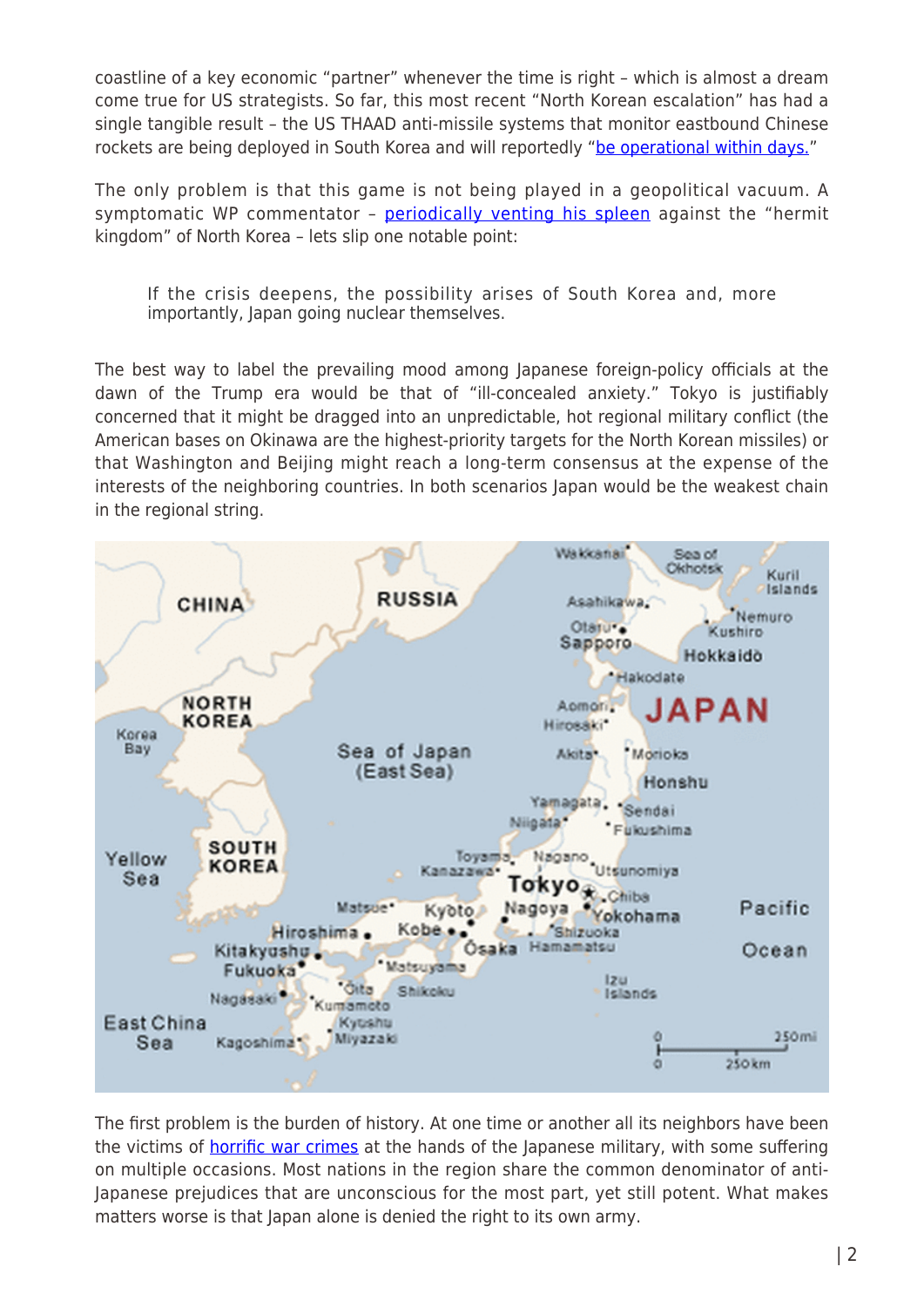The second problem is that despite impressive economic and technological breakthroughs, Japan, like Germany, is still stuck in the position of a crypto-colony of the United States, unable to make sovereign military and foreign-policy decisions. This situation is made worse by the acute shortage of mineral resources on their islands.

Is Japan eager to escape this vicious circle and reclaim its full sovereignty? Without question. This is why PM Abe visits Pres. Putin.



PM Abe and Pres.Putin giving press-conference after talks in Moscow, April 27, 2017

Of course Mr. Abe's rise to the peak of Japan's political Olympus was not serendipitous. His maternal grandfather, [the former prime minister Nobusuke Kishi,](http://biography.yourdictionary.com/nobusuke-kishi) was a close associate of the top commanders in the Kwantung army and in October 1941 became a member of the militaristic government cabinet in Tokyo. After the capitulation of Japan he was arrested by the Allies and held as a war criminal for three years. Once he adopted America's visions and demands for post-war Japan, he was released and eventually became the prime minister of a pro-American Japanese government. Although Kishi held no trump cards in his hands, he did everything in his power to strengthen and re-militarize Japan.

His grandson aspires to the same goal – to rid his home of an unwelcome guest. He understands that he must overcome the military restrictions of the capitulation act and obtain independent access to sufficient natural resources. But unlike his grandpa, he holds some trump cards. Agreeing to abandon the futile dispute over the "northern territories" in exchange for a broad partnership with Russia might be the only way for Japan to emerge from this troubled time with some long-sought benefits.

La source originale de cet article est [Oriental Review](http://orientalreview.org/2017/05/01/germany-of-asia-looking-to-restore-its-sovereignty/) Copyright © [Oriental Review,](https://www.mondialisation.ca/author/oriental-review) [Oriental Review](http://orientalreview.org/2017/05/01/germany-of-asia-looking-to-restore-its-sovereignty/), 2017